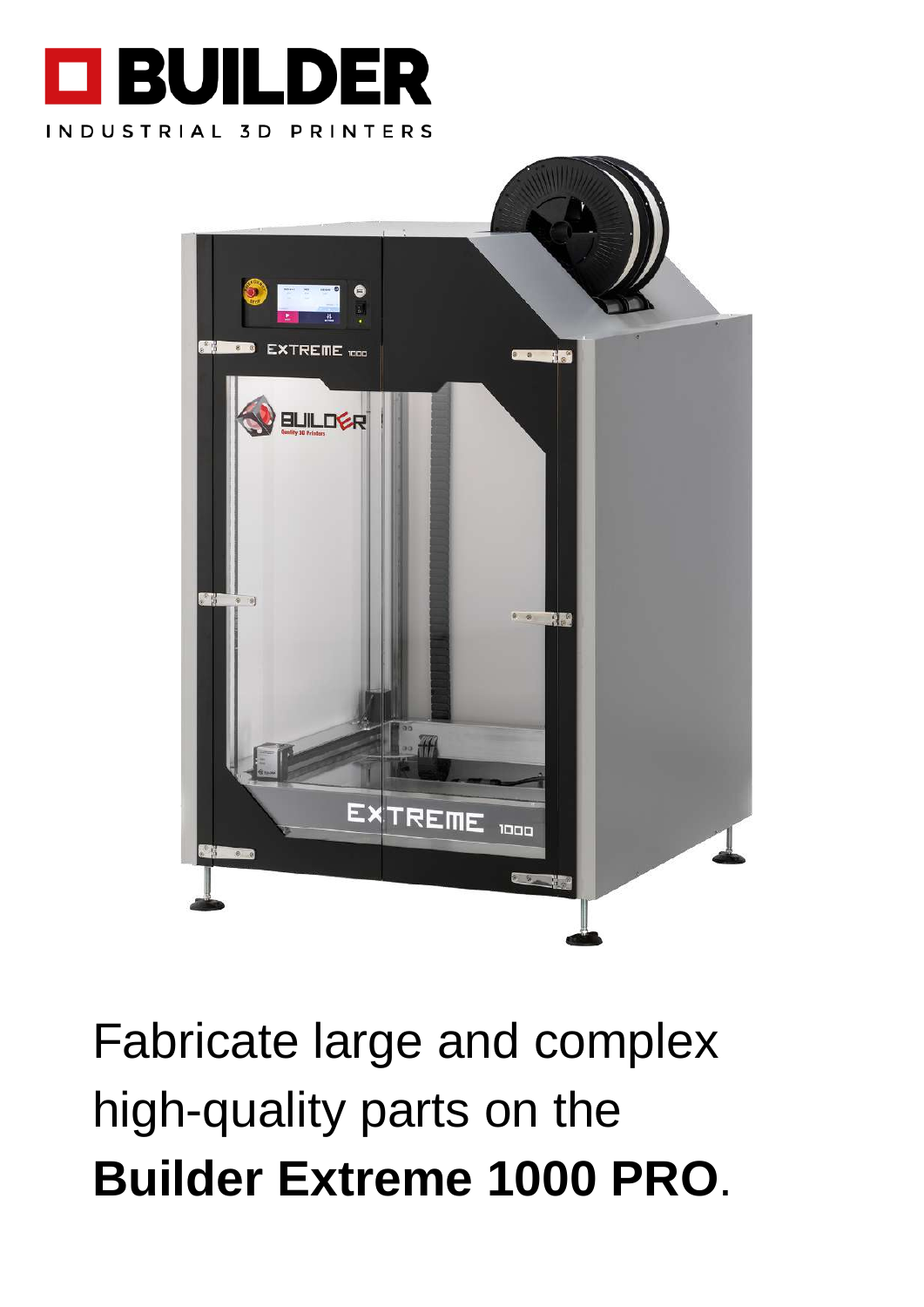# **OBUILDER**

The Builder Extreme 1000 PRO is made to deliver and allows to create industrial grade objects 24/7. By 3D printing your own prototypes, moulds, tools or fixtures you no longer need to rely on external suppliers. It helps you reduce the product development time by several weeks.

#### **Massive build volume**

The large build volume of 700x700x820 mm (XYZ) makes the Builder Extreme 1000 PRO one of the biggest FDM 3D printers available today.

With this printing dimensions, engineers and designers are able to create large models within days. It is perfect for 3D printing full size automotive or machinery prototypes, product designs or art pieces.





### **Fully-closed housing**

The fully closed housing of the Extreme 1000 PRO, in combination with the heated bed, positively influences the print quality of the finest details of your objects. It also improves the adhesion of the 3D printed part which is a key for extremely large prints.

Transparent door allows you to monitor the printing process and reduces the sound of the machine by 40%.

Builder Extreme 1000 PRO is ready to integrate a BOFA fume extraction unit, which reduces the occupational risks associated with melting plastics.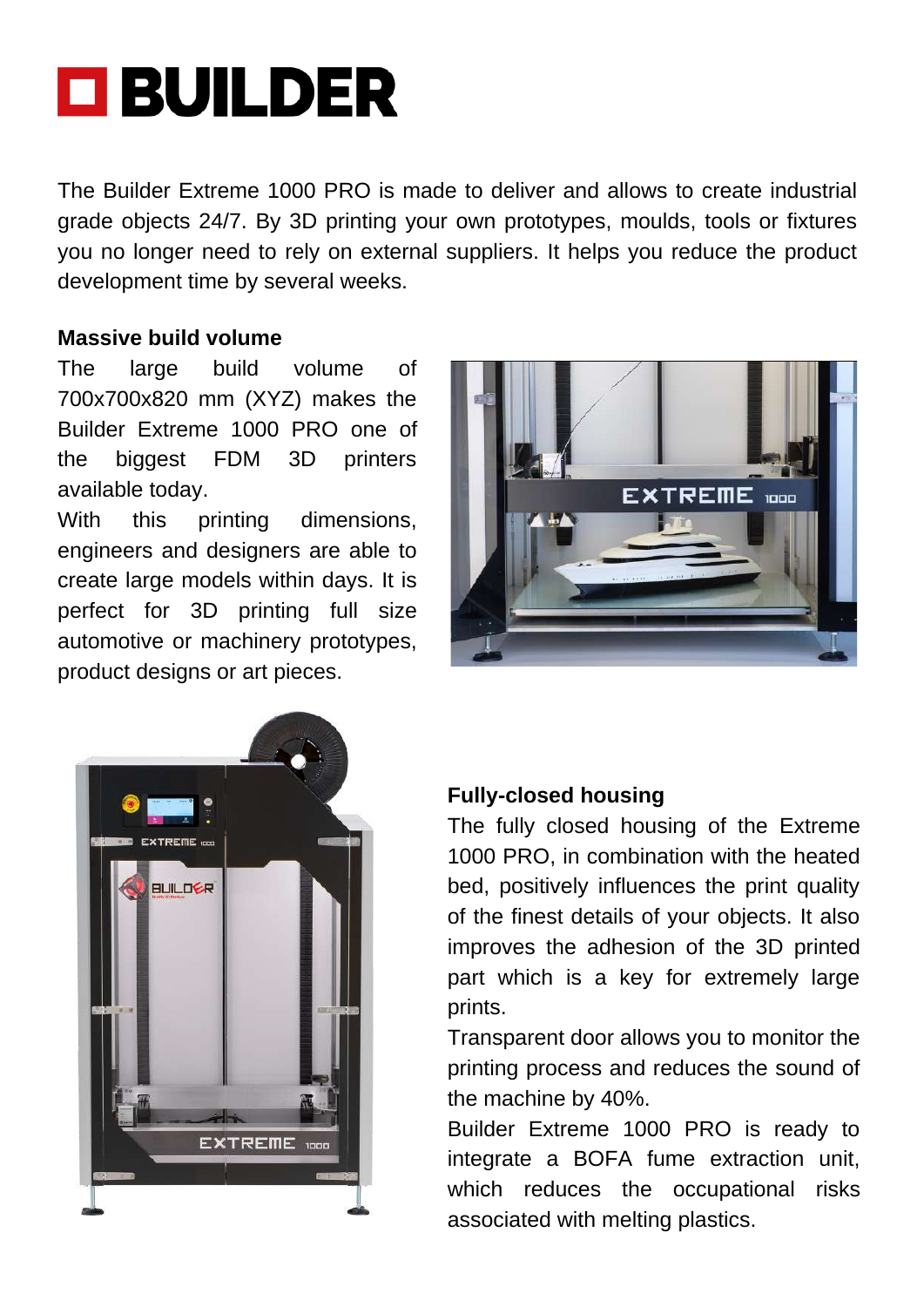

#### **Versatile Dual-Feed extruder**

The Dual-Feed extruder has been developed in-house and has only one nozzle. The machine enables to print dual-material objects, as well as extremely large parts made of one material.

The extruder comes with a set of easy to swap nozzles of three different diameters.



0.4 mm nozzle  $0.1 - 0.3$  mm layer height 0.8 mm nozzle 0.4 – 0.7 mm layer height 1.2 mm nozzle 0.8 – 0.9 mm layer height

Printing extremely large parts? Use two big spools of filament. When you continuously print 9 kg of material, the print quality improves and the filament needs to be refilled rarely.



#### **Features that make large scale 3D printing trouble-free**

The Builder Extreme 1000 PRO comes with an integrated UPS system that resumes the operation after a power cut. When a power failure occurred, the current status is saved and as soon as the power comes back, you can resume the print.

The filament detection ignites when the machine is running out of filament. After refilling the new spool, you can finish the print job.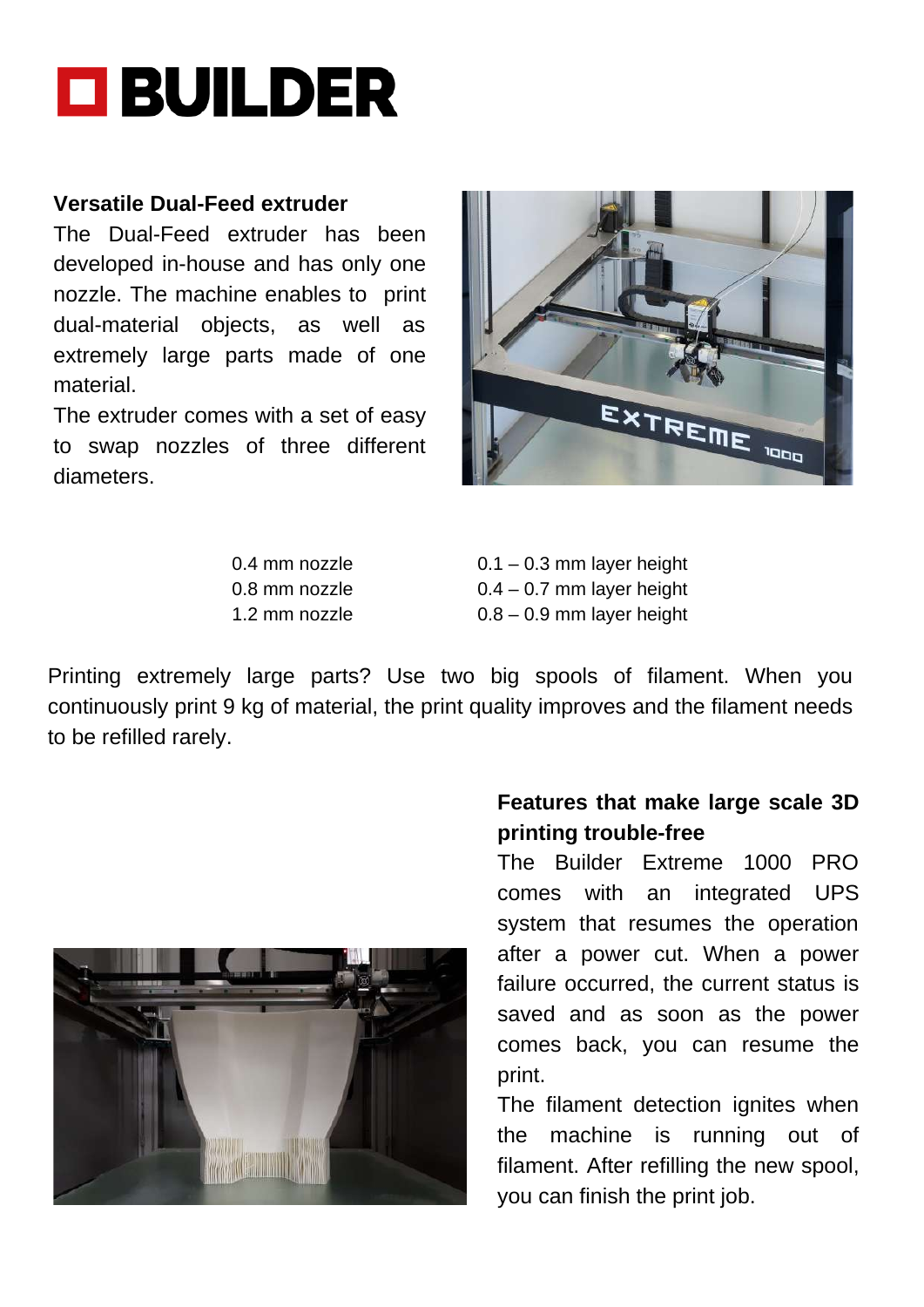## **O BUILDER**

#### **Slicing software**

Slicing software is just as important as the 3D printer itself. That is why the Builder Extreme 1000 PRO comes with Simplify3D, which is the ideal program for large scale 3D prints.

To make a start hassle-free, we already optimised the settings for the different nozzle diameters so you can start printing as soon as the 3D printer arrives.





## **Effortless operation – 7-inch touch screen**

The responsive, full-colour touch screen makes operating the Builder Extreme 1000 PRO straightforward.

The interface allows you to have adjustment control over the 3D printed part and your Extreme 1000 PRO. From print speed and temperature to the filament change – most of the operations can be altered on the screen.

The printer comes with useful instruction videos about the machine operation and maintenance activities.

You can lock the screen with a personal code for security reasons.